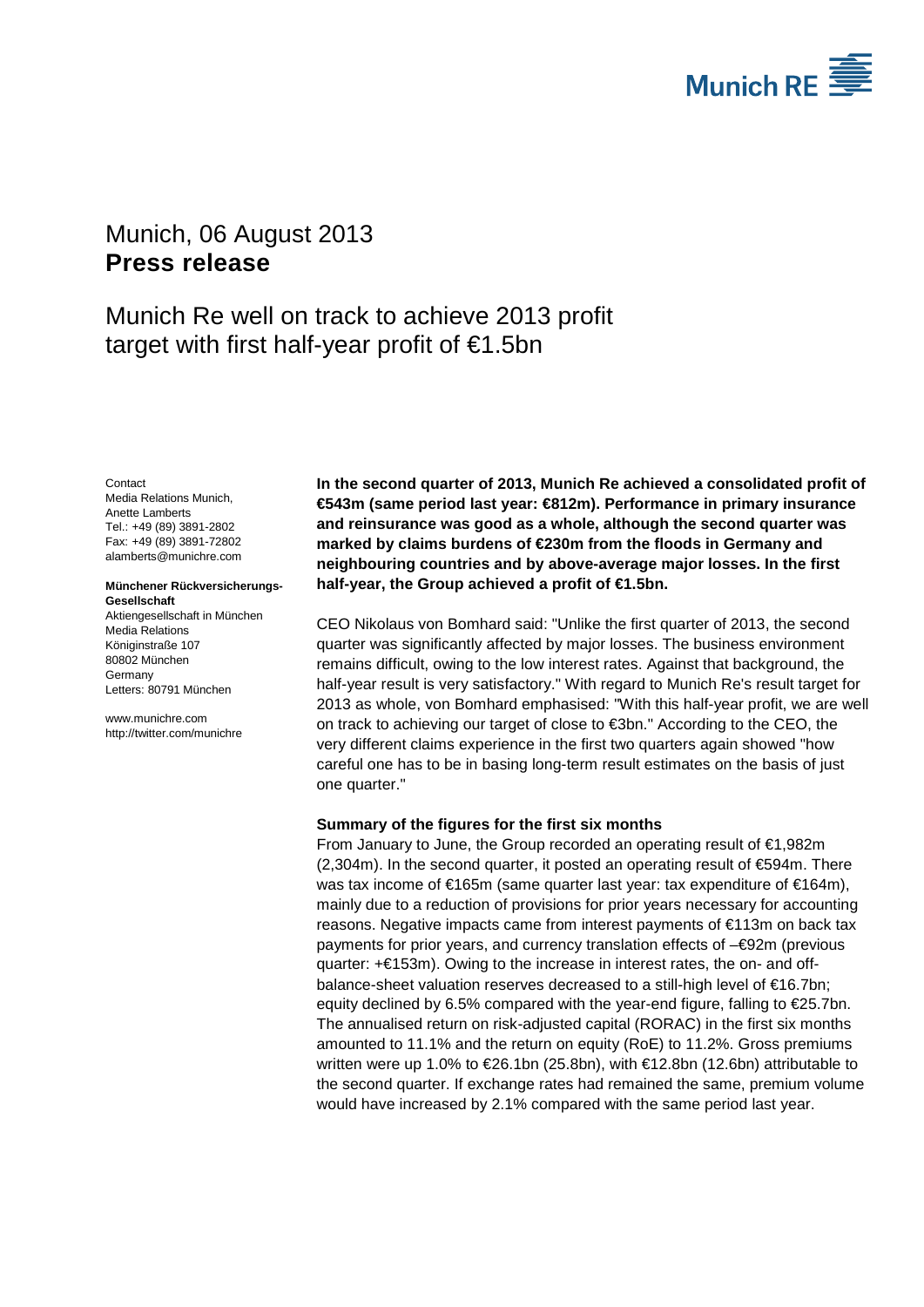

[06 August 2013](#page-0-0) **Press [release](#page-0-1)** Page 2/10

### **Primary insurance: Result of €275m**

In the first six months of the year, the primary insurance field of business posted an operating result of €410m (550m), of which €187m (293m) was attributable to the second quarter. The consolidated result totalled €275m (295m), with the second quarter contributing €148m (150m). ERGO's profit was just below the previous year's level at €236m (255m), of which €116m derived from the second quarter.

Overall premium income across all primary insurance segments decreased by 2.5% in the first six months to  $€9.3$ bn (9.5bn), with  $€4.4$ bn (4.5bn) from April to June. Gross premiums written in the first half-year were 1.9% lower than in the same period last year at €8.6bn (8.8bn). The main reason for this was lower life insurance premium income in Germany and in international business.

In Germany, ERGO launched a new generation of products in life insurance on the market with effect from 1 July 2013. CEO of the ERGO Insurance Group, Torsten Oletzky, commented: "The new ERGO Annuity Guarantee offers our clients an innovative combination of security, earnings opportunities and flexibility. With a capital guarantee of the gross premiums paid up to the start of the benefit phase, a guaranteed annuity factor, and the classic guaranteed interest rate in the benefit phase, the product has major guarantee components." Oletzky continued: "We achieve the premium-related guarantee at the beginning of the benefit phase through an innovative investment concept, and safeguard it through a reinsurance contract. In the event of premature surrender in the capital accumulation period, we offer the client additional security by also paying out the value covered under this reinsurance. The new product sets new standards in terms of transparency regarding disclosure of costs and projection methods. After one month of marketing the product, we are satisfied with the initial sales figures."

The combined ratio in property-casualty insurance (including legal protection business) amounted to 96.0% (95.2%) in the first half-year. In the second quarter, the combined ratio of 96.1% was only one percentage point higher than the figure for the same period last year, despite high expenditure for the floods. In the first half-year, an increased combined ratio of 94.5% (92.8%) in Germany contrasted with a slightly improved figure of 98.6% (98.9%) in international business.

The primary insurers' loss burden from the floods is estimated at around €50m net.

## **Reinsurance: Profit of €1.2bn**

The operating result totalled €1,481m (1,702m), of which €361m (796m) derived from the second quarter. Altogether, the reinsurance field of business accounted for €1,205m (1,293m) of the Group consolidated result, the second quarter bringing in €378m (659m).

Gross premiums written grew by 3.0% in the first six months year on year and totalled €14.1bn (13.7bn), of which €7.1bn (6.8bn) was attributable to the second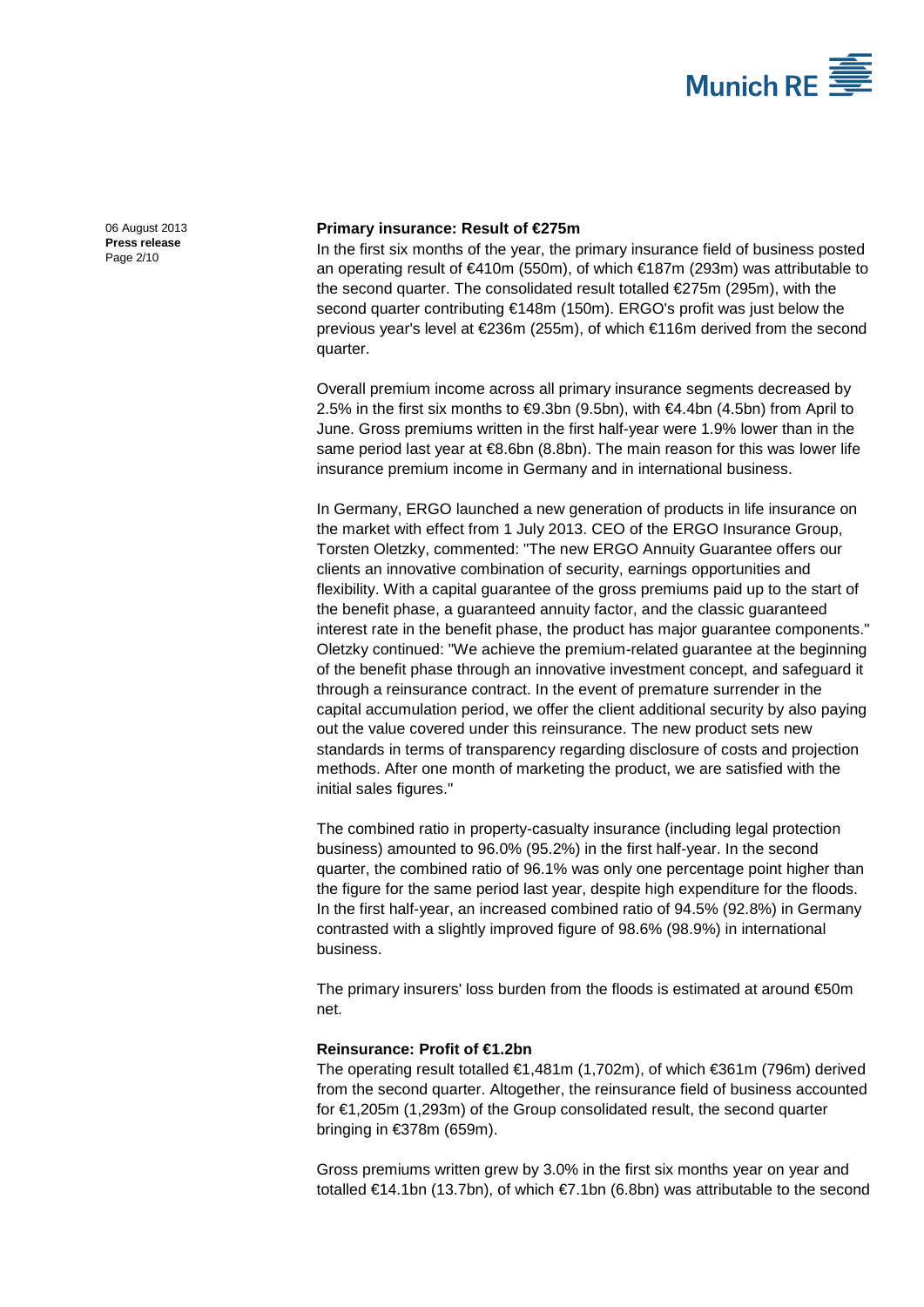

[06 August 2013](#page-0-0) **Press [release](#page-0-1)** Page 3/10

quarter. In the life reinsurance segment, gross premiums written rose in the first half-year by around 5.1% to €5.6bn (5.3bn). Premium growth was curbed by currency translation effects, without which premium would have risen by 7.4%. In property-casualty reinsurance business, premiums climbed by 1.6% to €8.5bn (8.4bn).

The burden from major losses totalled  $\epsilon$ 711m (716m) in the first half of 2013 and €605m (452m) in the second quarter, before tax in each case. Altogether, majorloss expenditure for the first half-year was below the projected level. After a first quarter with low costs for major losses, the second quarter was marked by a disproportionately high random accumulation of man-made major losses. This added up to a figure of €373m (383m) for the first half-year, of which €291m (160m) derived from the second quarter. The flooding in Germany and neighbouring states was by far the most expensive natural catastrophe in the first half-year in reinsurance as well, costing around €180m on the basis of current estimates. Overall losses from natural catastrophes totalled €338m  $(334m)$  for the first half of 2013, of which  $\text{ } \text{\ensuremath{\in}} 314m$  (293m) was accounted for by the second quarter. As loss reserves remain significantly above the level of losses reported, there were reserve releases of approximately €150m in the second quarter. The combined ratio for the first half-year was 92.4% (95.7%) of net earned premiums. For the second quarter, the figure was 99.3% (96.9%).

The renewals at 1 July mainly involved treaty business in the US market and in Australia, New Zealand and Latin America, with a volume of around €2.2bn up for renewal. This represents around 13% of Munich Re's property-casualty business. Altogether, Munich Re's premium volume in this renewal season remained unchanged compared with the previous year. Rates, i.e. the price level, fell slightly by around 0.9% year on year. Torsten Jeworrek, Munich Re's Reinsurance CEO, said: "The results of the renewals at 1 July reflect our intent to achieve risk-commensurate prices even in a competitive market environment. Despite sometimes substantial competitive pressure in natural catastrophe business, the price reduction for the business we wrote remained moderate. That is a consequence of our broadly diversified portfolio. Our ability to devise complex and tailor-made solutions for our clients also played a mitigating part."

## **Munich Health: Profit of €59m**

In the first half-year, Munich Health posted an operating result of  $\infty$ 6m (35m), €38m (3m) of which was attributable to the second quarter. It contributed €59m (6m) to the Group's overall profit,  $E22m$  (1m) of this in the second quarter.

Gross premium income grew slightly to €3,377m (3,348m) in the first half-year, or by 0.9% compared with the same period last year. Premium in international health primary insurance business remained nearly stable at €999m (1,001m). The growth in reinsurance premium income to €2,378m (2,347m) is due to large treaties concluded by clients for capital relief.

The combined ratio was 98.9% (100.5%) for the period January to June 2013 and 98.4% (101.5%) for April to June.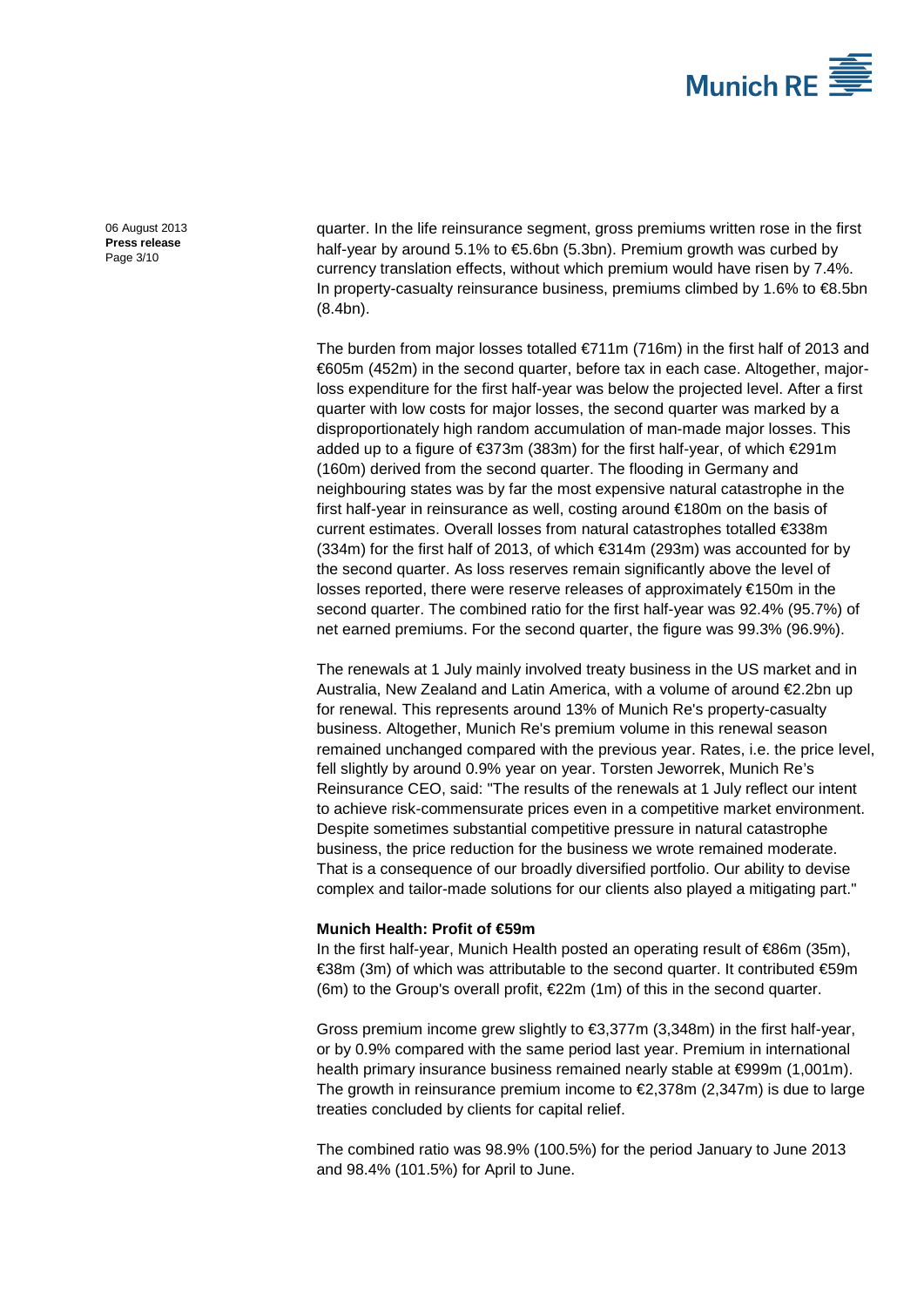

[06 August 2013](#page-0-0) **Press [release](#page-0-1)** Page 4/10

### **Investments: Investment result of €3.6bn**

Owing to the increase in interest rates, total investments at 30 June 2013 decreased by €4.5bn or 2.1% compared with year-end 2012 to €209.4bn (€218.3bn at market value).

For the period January to June 2013, the Group's investment result showed a year-on-year reduction of 12.0% to €3.6bn (4.1bn). This result represents an annualised return of 3.2% in relation to the average market value of the portfolio. Fixed-interest securities, loans and short-term fixed-interest investments continued to form the greater part of Munich Re's investments, and totalled €189bn – equivalent to 87% of the Group's total investments at market value. Equities make up 3.5% (31.12.2012: 3.4%) and real estate 2.4% (31.12.2012: 2.4%).

Regular income in the first half-year fell by 1.2% year on year to €3.8bn. Reinvestment of proceeds from matured securities continued to be possible only at significantly lower interest rates. This has caused the running yield to fall from 3.6% to 3.4%. In the write-ups and write-downs of Munich Re investments, Munich Re posted net write-downs of €445m (155m), particularly on interest-rate derivatives and swaptions. The result from the disposal of investments, which primarily involved government bonds, amounted to €463m (380m). Gains on disposal at the life primary insurance companies were used for building up the additional interest reserve ("Zinszusatzreserve") required under German accounting. In reinsurance, Munich Re deliberately refrained from making shifts in investments with a view to protecting the valuation reserves and to limiting reinvestment at lower interest rates to unavoidable cases where securities had matured.

CFO Jörg Schneider was satisfied with the investment result: "The risks from the still challenging economic environment continue to be considerable. We are therefore adhering to our balanced investment policy and taking care that the terms to maturity of our fixed-interest investments are consistently aligned with our liabilities. In this way, we achieve tolerable returns at moderate risk."

The Group's asset manager is MEAG. Its assets under management as at 30 June 2013 included not only Group investments but also segregated and retail funds totalling €12.6bn (11.5bn).

**Outlook for 2013: Well on track to achieving profit target of close to €3bn** Subject to exchange rates remaining stable, the Group anticipates that for the 2013 financial year its gross premiums written will range between €50bn and €52bn. It expects gross premium income of some €27.5bn in the reinsurance segment, and a figure of just under €17bn for primary insurance. Total premium income in primary insurance (including the savings premiums of unit-linked life insurance and capitalisation products) should range between €18bn and €18.5bn. Gross premiums written of just over €6.5bn are projected for Munich Health.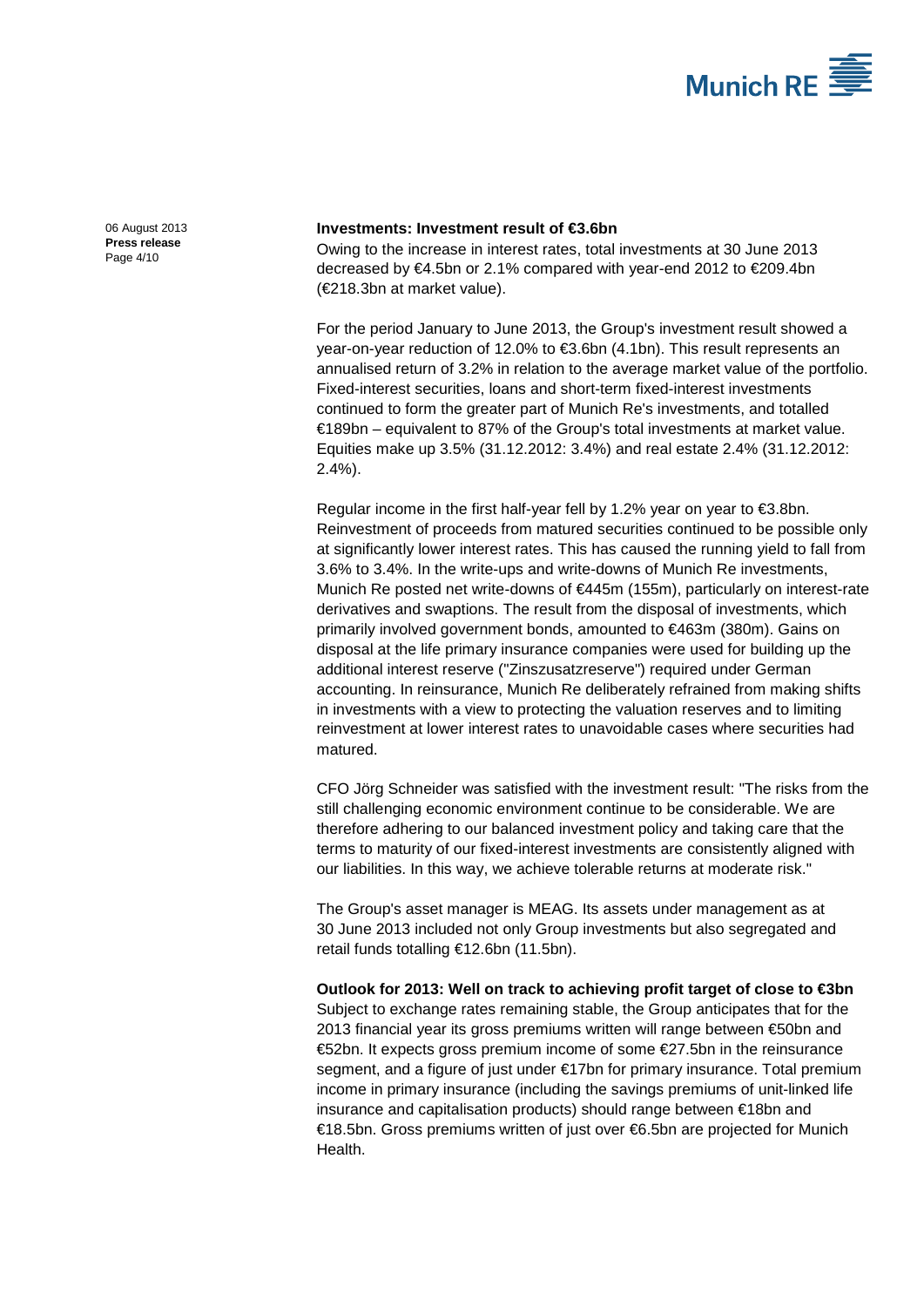

[06 August 2013](#page-0-0) **Press [release](#page-0-1)** Page 5/10

For property-casualty reinsurance, Munich Re's target is a combined ratio of around 94% of net earned premiums, taking into account the run-off of loss reserves for prior accident years. If the incidence of major losses remains within the expected range in the further course of the year, Munich Re anticipates that it will achieve this target. In property-casualty primary insurance, the high flood losses in May and June could lead to the target combined ratio of around 95% not quite being met. The combined ratio for Munich Health is likely to be around 100%.

For 2013, Munich Re is proceeding on the assumption that regular income from investments will continue to fall, given the low market interest-rate level and the lower reinvestment return resulting from this. The return on investment is likely to be approximately 3.3%.

The consolidated result in reinsurance should total between  $\epsilon$ 2.3bn and  $\epsilon$ 2.5bn in 2013. For the primary insurance segment, Munich Re is aiming for a consolidated result in the range of €400–500m, and projects around €350–450m for the ERGO Group. However, the targeted range for the primary insurance segment and for the ERGO Group has become harder to achieve, despite the good half-year result. This is partly due to the high flood losses but also because the result for the first half of 2013 already reflects the realisation of gains on disposals planned for 2013. The difference between the result targets for the primary insurance segment and ERGO is mainly attributable to intra-Group business between primary insurance and reinsurance. In the Munich Health business field, a further loss cannot be ruled out owing to the difficult situation at the Windsor Health Group.

Given average claims experience, Munich Re still envisages a consolidated result of close to €3bn for 2013. CEO Nikolaus von Bomhard summed up the situation as follows: "We are still confident of being able to achieve our profit guidance for 2013."

As always, the outlook is subject to actual claims experience and the impact of severe currency or capital market developments on the income statement.

Note for the editorial staff: For further questions please contact

Media Relations Munich[, Anette Lamberts](#page-0-2) Tel.: +49 (89) 389[1-2802](#page-0-3)

Media Relations Asia, Nikola Kemper Tel.: +852 2536 6936

Media Relations USA, Beate Monastiridis-Dörr Tel.: +1 (609) 243-4622

**Munich Re** stands for exceptional solution-based expertise, consistent risk management, financial stability and client proximity. This is how Munich Re creates value for clients, shareholders and staff. In the financial year 2012, the Group – which combines primary insurance and reinsurance under one roof – achieved a profit of €3.2bn on premium income of around €52bn. It operates in all lines of insurance, with around 45,000 employees throughout the world.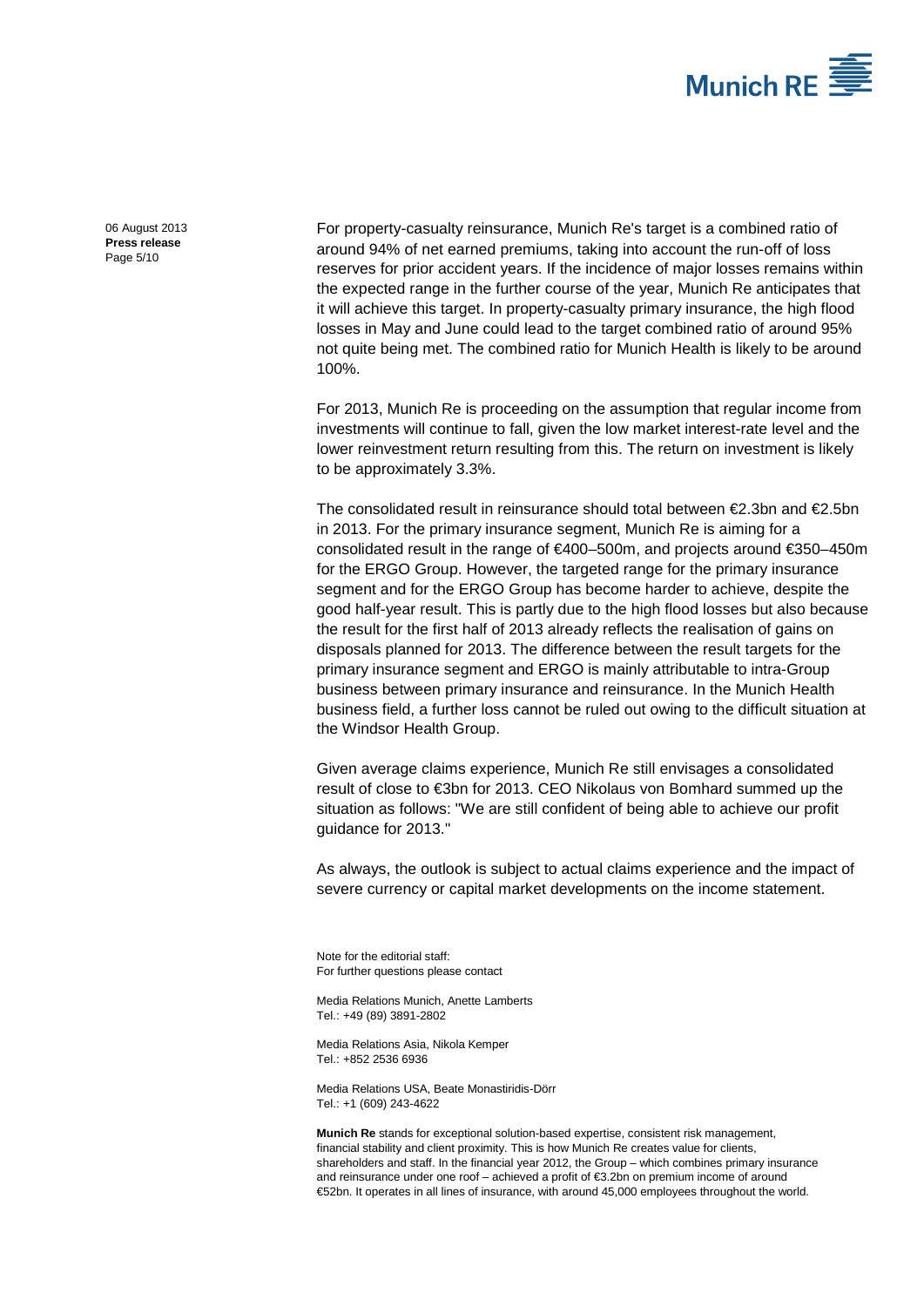

[06 August 2013](#page-0-0) **Press [release](#page-0-1)** Page 6/10

With premium income of around €28bn from reinsurance alone, it is one of the world's leading reinsurers. Especially when clients require solutions for complex risks, Munich Re is a much sought-after risk carrier. Its primary insurance operations are concentrated mainly in the ERGO Insurance Group, one of the major insurance groups in Germany and Europe. ERGO is represented in over 30 countries worldwide and offers a comprehensive range of insurances, provision products and services. In 2012, ERGO posted premium income of €19bn. In international healthcare business, Munich Re pools its insurance and reinsurance operations, as well as related services, under the Munich Health brand. Munich Re's global investments amounting to €214bn are managed by MEAG, which also makes its competence available to private and institutional investors outside the Group.

#### **Disclaimer**

This press release contains forward-looking statements that are based on current assumptions and forecasts of the management of Munich Re. Known and unknown risks, uncertainties and other factors could lead to material differences between the forward-looking statements given here and the actual development, in particular the results, financial situation and performance of our Company. The Company assumes no liability to update these forward-looking statements or to conform them to future events or developments.

Munich[, 06 August 2013](#page-0-0)

#### **Münchener Rückversicherungs-Gesellschaft**

Aktiengesellschaft in München Media Relations Königinstraße 107 80802 München Germany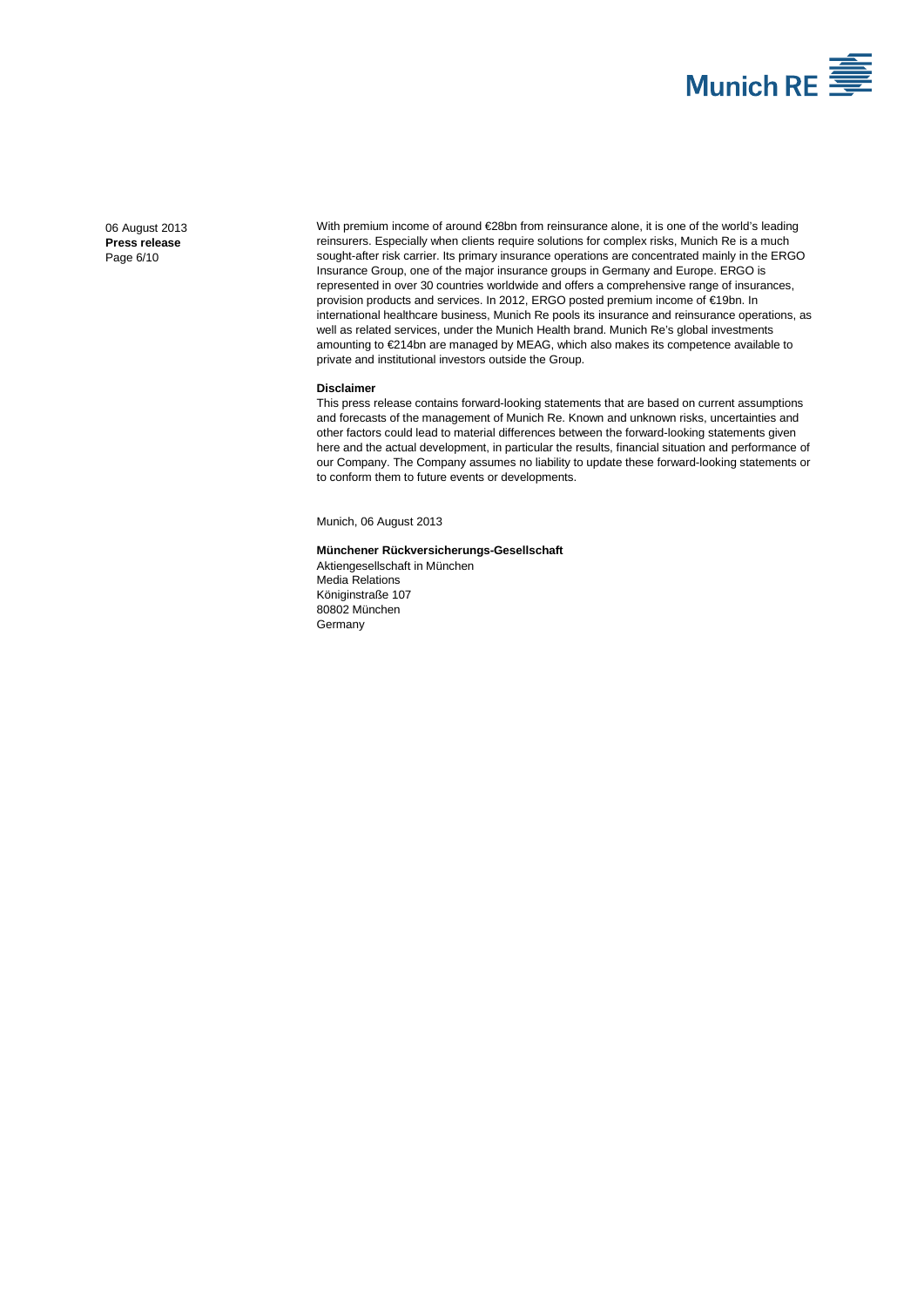

[06 August 2013](#page-0-0) **Press [release](#page-0-1)** Page 7/10

#### **Key figures (IFRS) for the Group in the first half-year of 2013\*** (in €m unless otherwise indicated)

|                                       |                                      | 1st half-<br>year 2013 | 1st half-<br>vear 2012 | Change                   |                |
|---------------------------------------|--------------------------------------|------------------------|------------------------|--------------------------|----------------|
|                                       |                                      |                        |                        | Absolute                 | %              |
| Gross premiums written                |                                      | 26,093                 | 25.827                 | 266                      | 1.0            |
|                                       | Net earned premiums                  | 24,701                 | 24,817                 | $-116$                   | $-0.5$         |
|                                       | Net expenses for claims and benefits | 19,645                 | 20,458                 | $-813$                   | $-4.0$         |
| Technical result                      |                                      | 1,901                  | 1,703                  | 198                      | 11.6           |
| Investment result                     |                                      | 3,563                  | 4,050                  | $-487$                   | $-12.0$        |
| Thereof                               | Realised gains                       | 1,531                  | 1,975                  | $-444$                   | $-22.5$        |
|                                       | <b>Realised losses</b>               | 1,068                  | 1,595                  | $-527$                   | $-33.0$        |
| Non-technical result                  |                                      | 81                     | 601                    | -520                     | $-86.5$        |
| Operating result<br>Net finance costs |                                      | 1,982<br>$-143$        | 2,304<br>$-145$        | $-322$<br>$\overline{2}$ | $-14.0$<br>1.4 |
| Taxes on income                       |                                      | 286                    | 323                    | $-37$                    | $-11.5$        |
| Consolidated profit                   |                                      | 1,522                  | 1,594                  | $-72$                    | $-4.5$         |
| Thereof                               | Munich Reinsurance                   |                        |                        |                          |                |
| attributable                          | Company equity holders               | 1,501                  | 1,588                  | $-87$                    | $-5.5$         |
| to                                    | Minority interests                   | $\overline{21}$        | 6                      | $\overline{15}$          | 250.0          |
|                                       |                                      | 30.6.2013              | 31.12.2012             |                          |                |
| Investments                           |                                      | 209,353                | 213,823                | $-4,470$                 | $-2.1$         |
| Equity                                |                                      | 25,650                 | 27,423                 | $-1,773$                 | $-6.5$         |
| Staff                                 |                                      | 45,119                 | 45,437                 | $-318$                   | $-0.7$         |
|                                       |                                      |                        |                        |                          |                |
| <b>Reinsurance</b>                    |                                      | 1st half-<br>vear 2013 | 1st half-<br>vear 2012 | Change                   |                |
|                                       |                                      |                        |                        | Absolute                 | %              |
|                                       | Gross premiums written               | 14.096                 | 13,691                 | 405                      | 3.0            |
| Technical result                      |                                      | 1,508                  | 1,244                  | 264                      | 21.2           |
| Non-technical result                  |                                      | $-27$                  | 458                    | $-485$                   |                |
| Operating result                      |                                      | 1.481                  | 1.702                  | $-221$                   | $-13.0$        |
| Result                                |                                      | 1,205                  | 1,293                  | -88                      | $-6.8$         |
|                                       |                                      |                        |                        |                          |                |
| Thereof                               | Reinsurance - Life                   | 1st half-<br>vear 2013 | 1st half-<br>vear 2012 | Change                   |                |
|                                       |                                      |                        |                        | Absolute                 | %              |
|                                       | Gross premiums written               | 5,563                  | 5.294                  | 269                      | 5.1            |
|                                       | <b>Technical result</b>              | 305                    | 255                    | 50                       | 19.6           |
|                                       |                                      |                        |                        |                          |                |
|                                       | Non-technical result                 | $-18$                  | 83                     | $-101$                   |                |
|                                       | Operating result                     | 287                    | 338                    | $-51$                    | $-15.1$        |
|                                       | Result                               | 230                    | 267                    | $-37$                    | $-13.9$        |
|                                       | <b>Reinsurance - Property-</b>       | 1st half-<br>year 2013 | 1st half-              | Change                   |                |
|                                       | casualty                             |                        | year 2012              | Absolute                 | %              |
|                                       | Gross premiums written               | 8,533                  | 8,397                  | 136                      | 1.6            |
|                                       | Combined ratio in %                  | $92.\overline{4}$      | 95.7                   | $-3.3$                   |                |
|                                       | <b>Technical result</b>              | 1,203                  | 989                    | 214                      | 21.6           |
|                                       | Non-technical result                 | -9                     | 375                    | $-384$                   |                |
|                                       | Operating result                     | 1.194                  | 1.364                  | $-170$                   | $-12.5$        |
|                                       | Result                               | 975                    | 1.026                  | $-51$                    | $-5.0$         |
|                                       |                                      |                        |                        |                          |                |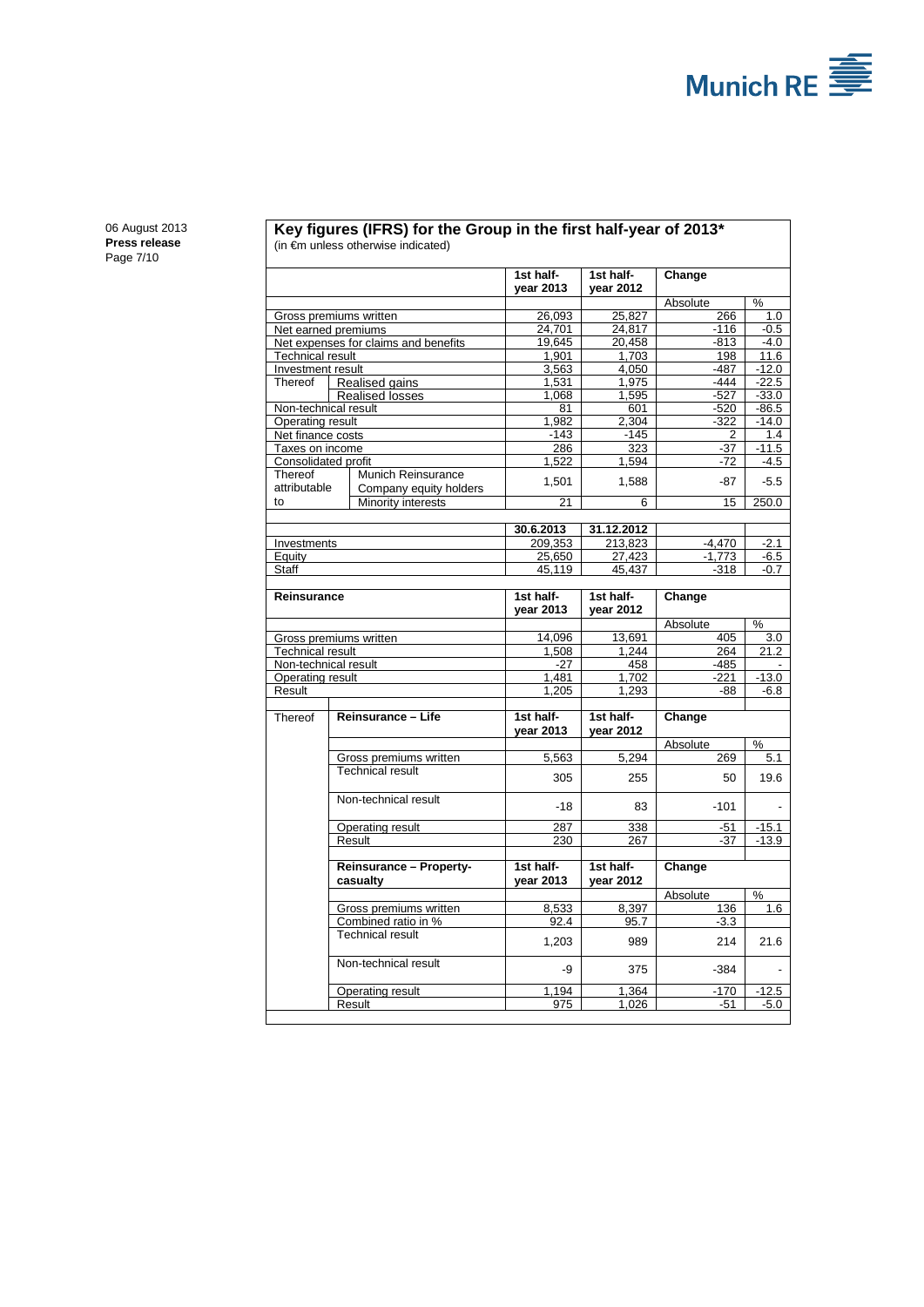

[06 August 2013](#page-0-0) **Press [release](#page-0-1)** Page 8/10

| <b>Primary insurance</b> |                                                       | 1st half-<br>year 2013 | 1st half-<br>year 2012 | Change   |         |
|--------------------------|-------------------------------------------------------|------------------------|------------------------|----------|---------|
|                          |                                                       |                        |                        | Absolute | $\%$    |
| Gross premiums written   |                                                       | 8,620                  | 8,788                  | $-168$   | $-1.9$  |
| <b>Technical result</b>  |                                                       | 348                    | 458                    | $-110$   | $-24.0$ |
|                          | Non-technical result                                  | 62                     | 92                     | $-30$    | $-32.6$ |
| Operating result         |                                                       | 410                    | 550                    | $-140$   | $-25.5$ |
| Result                   |                                                       | 275                    | 295                    | $-20$    | -6.8    |
|                          |                                                       |                        |                        |          |         |
| Thereof                  | Primary insurance - Life                              | 1st half-              | 1st half-              | Change   |         |
|                          |                                                       | vear 2013              | year 2012              |          |         |
|                          |                                                       |                        |                        | Absolute | %       |
|                          | Gross premiums written                                | 2,658                  | 2,828                  | $-170$   | $-6.0$  |
|                          | <b>Technical result</b>                               |                        |                        |          |         |
|                          |                                                       | $-21$                  | 101                    | $-122$   |         |
|                          | Non-technical result                                  |                        |                        |          |         |
|                          |                                                       | 69                     | 155                    | -86      | $-55.5$ |
|                          | Operating result                                      | 48                     | 256                    | $-208$   | -81.3   |
|                          | Result                                                | 73                     | 178                    | $-105$   | -59.0   |
|                          |                                                       |                        |                        |          |         |
|                          | Primary insurance - Health                            | 1st half-              | 1st half-              | Change   |         |
|                          |                                                       | year 2013              | year 2012              |          |         |
|                          |                                                       |                        |                        | Absolute | %       |
|                          | Gross premiums written                                | 2,868                  | 2,869                  | $-1$     | $0.0\,$ |
|                          | <b>Technical result</b>                               |                        |                        |          |         |
|                          |                                                       | 185                    | 156                    | 29       | 18.6    |
|                          | Non-technical result                                  | $-56$                  | $-78$                  | 22       | 28.2    |
|                          | Operating result                                      | 129                    | 78                     | 51       | 65.4    |
|                          | Result                                                | 63                     | 31                     | 32       | 103.2   |
|                          |                                                       |                        |                        |          |         |
|                          | Primary insurance -                                   | 1st half-              | 1st half-              | Change   |         |
|                          | <b>Property-casualty</b>                              | year 2013              | year 2012              |          |         |
|                          |                                                       |                        |                        | Absolute | %       |
|                          | Gross premiums written                                | 3,094                  | 3,091                  | 3        | 0.1     |
|                          | Combined ratio in %                                   | 96.0                   | 95.2                   | 0.8      |         |
|                          | <b>Technical result</b>                               | 184                    | 201                    | $-17$    |         |
|                          |                                                       |                        |                        |          | -8.5    |
|                          | Non-technical result                                  | 49                     | 15                     | 34       | 226.7   |
|                          | Operating result                                      | 233                    | 216                    | 17       | 7.9     |
|                          | Result                                                | 139                    | 86                     | 53       | 61.6    |
|                          |                                                       |                        |                        |          |         |
| <b>Munich Health</b>     |                                                       | 1st half-<br>vear 2013 | 1st half-<br>vear 2012 | Change   |         |
|                          |                                                       |                        |                        | Absolute | %       |
| Gross premiums written   |                                                       | 3,377                  | 3.348                  | 29       | 0.9     |
| Combined ratio in %      |                                                       | 98.9                   | 100.5                  | $-1.6$   |         |
| <b>Technical result</b>  |                                                       | 45                     | 1                      | 44       | >1,000  |
| Non-technical result     |                                                       | 41                     | 34                     |          | 20.6    |
| Operating result         |                                                       | 86                     | 35                     | 51       | 145.7   |
| Result                   |                                                       | 59                     | 6                      | 53       | 883.3   |
|                          |                                                       |                        |                        |          |         |
| <b>Shares</b>            |                                                       | 1st half-<br>year 2013 | 1st half-<br>year 2012 | Change   |         |
|                          |                                                       |                        |                        | Absolute | %       |
|                          | Earnings per share in $\epsilon$                      | 8.38                   | 8.94                   | $-0.56$  | $-6.3$  |
|                          |                                                       |                        |                        |          |         |
|                          | * Previous year's figures adjusted pursuant to IAS 8. |                        |                        |          |         |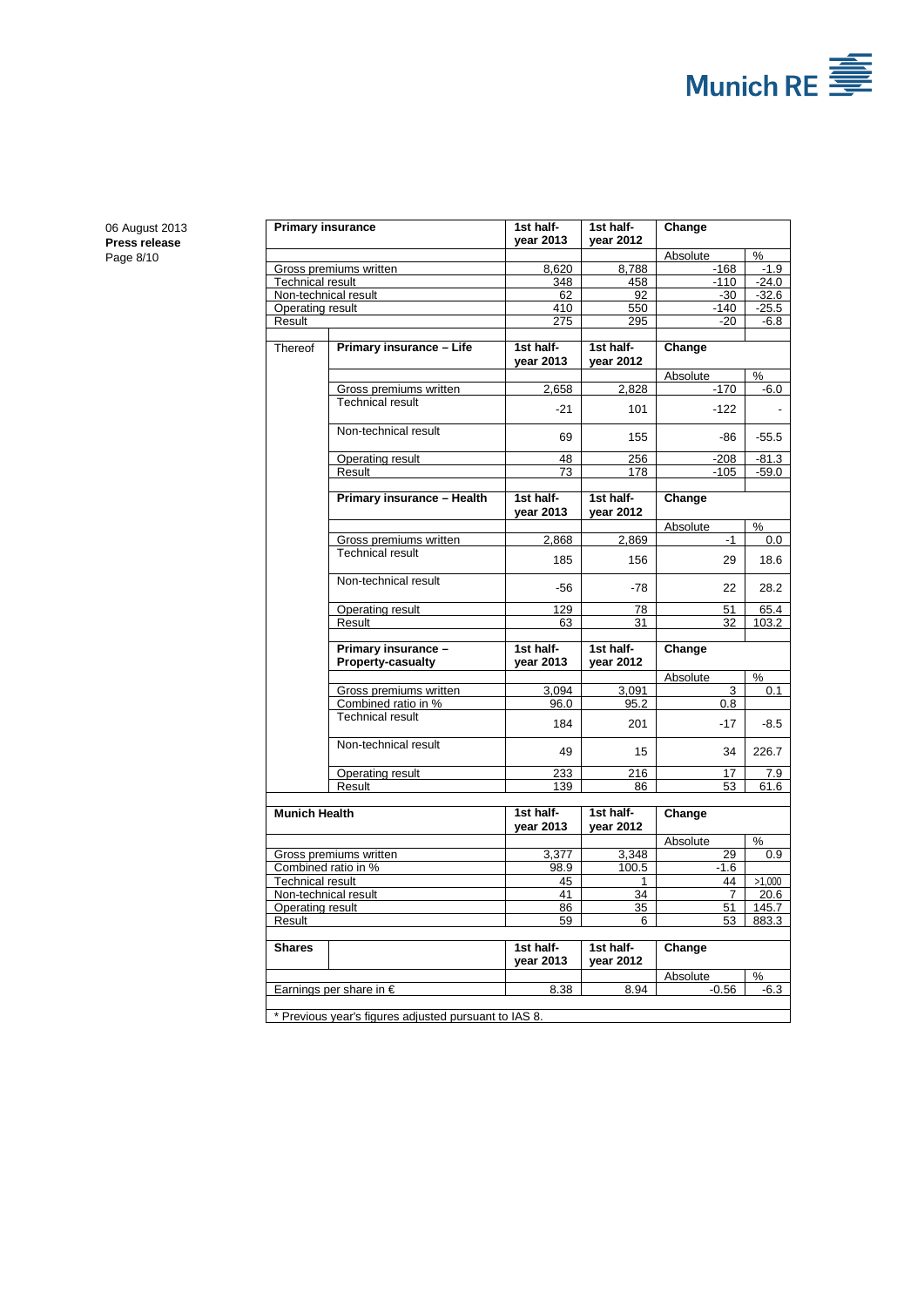

[06 August 2013](#page-0-0) **Press [release](#page-0-1)** Page 9/10

#### **Key figures (IFRS) for the Group in the second quarter of 2013\*** (in €m unless otherwise indicated)

| 2013<br>2012<br>Absolute<br>$\frac{0}{0}$<br>12.809<br>12.605<br>204<br>Gross premiums written<br>1.6<br>12,450<br>155<br>Net earned premiums<br>12,605<br>1.2<br>Net expenses for claims and benefits<br>10,065<br>10,225<br>$-160$<br>$-1.6$<br><b>Technical result</b><br>622<br>731<br>$-109$<br>$-14.9$<br>$-250$<br>Investment result<br>1,556<br>1,806<br>$-13.8$<br>Realised gains<br>845<br>$-144$<br>$-14.6$<br>Thereof<br>989<br>706<br>$-28.0$<br><b>Realised losses</b><br>981<br>$-275$<br>Non-technical result<br>$-28$<br>371<br>$-399$<br>Operating result<br>594<br>1,102<br>$-46.1$<br>$-508$<br>Net finance costs<br>$-75$<br>$-79$<br>5.1<br>4<br>Taxes on income<br>$-165$<br>164<br>$-329$<br>543<br>812<br>$-33.1$<br>Consolidated profit<br>$-269$<br>Munich Reinsurance<br>Thereof<br>529<br>808<br>$-279$<br>$-34.5$<br>attributable<br>Company equity holders<br>to<br>14<br>4<br>10<br>250.0<br>Minority interests<br>Reinsurance<br>2nd<br>2nd<br>Change<br>quarter<br>quarter<br>2013<br>2012<br>Absolute<br>%<br>Gross premiums written<br>7,129<br>6,847<br>282<br>4.1<br><b>Technical result</b><br>417<br>547<br>$-130$<br>$-23.8$<br>$-56$<br>249<br>$-305$<br>Non-technical result<br>Operating result<br>361<br>796<br>$-435$<br>$-54.6$<br>Result<br>378<br>659<br>$-281$<br>$-42.6$<br>Thereof<br>Reinsurance - Life<br>2nd<br>Change<br>2nd<br>quarter<br>quarter<br>2013<br>2012<br>%<br>Absolute<br>Gross premiums written<br>2,695<br>299<br>2,994<br>11.1<br><b>Technical result</b><br>96<br>102<br>$-5.9$<br>-6<br>Non-technical result<br>-31<br>46<br>$-77$<br>Operating result<br>148<br>65<br>-83<br>$-56.1$<br>58<br>138<br>$-58.0$<br>Result<br>-80<br>Reinsurance - Property-<br>2nd<br>2nd<br>Change<br>casualty<br>quarter<br>quarter<br>2013<br>2012<br>Absolute<br>%<br>$-17$<br>4,135<br>4,152<br>$-0.4$<br>Gross premiums written<br>2.4<br>Combined ratio in %<br>99.3<br>96.9<br><b>Technical result</b><br>445<br>$-124$<br>321<br>$-27.9$<br>Non-technical result<br>$-25$<br>203<br>$-228$<br>296<br>648<br>$-352$<br>$-54.3$<br>Operating result<br>320<br>521<br>$-201$<br>$-38.6$<br>Result |  |  | 2nd<br>quarter | 2nd<br>quarter | Change |  |
|-----------------------------------------------------------------------------------------------------------------------------------------------------------------------------------------------------------------------------------------------------------------------------------------------------------------------------------------------------------------------------------------------------------------------------------------------------------------------------------------------------------------------------------------------------------------------------------------------------------------------------------------------------------------------------------------------------------------------------------------------------------------------------------------------------------------------------------------------------------------------------------------------------------------------------------------------------------------------------------------------------------------------------------------------------------------------------------------------------------------------------------------------------------------------------------------------------------------------------------------------------------------------------------------------------------------------------------------------------------------------------------------------------------------------------------------------------------------------------------------------------------------------------------------------------------------------------------------------------------------------------------------------------------------------------------------------------------------------------------------------------------------------------------------------------------------------------------------------------------------------------------------------------------------------------------------------------------------------------------------------------------------------------------------------------------------------------------------------------------------------------------------------------------------|--|--|----------------|----------------|--------|--|
|                                                                                                                                                                                                                                                                                                                                                                                                                                                                                                                                                                                                                                                                                                                                                                                                                                                                                                                                                                                                                                                                                                                                                                                                                                                                                                                                                                                                                                                                                                                                                                                                                                                                                                                                                                                                                                                                                                                                                                                                                                                                                                                                                                 |  |  |                |                |        |  |
|                                                                                                                                                                                                                                                                                                                                                                                                                                                                                                                                                                                                                                                                                                                                                                                                                                                                                                                                                                                                                                                                                                                                                                                                                                                                                                                                                                                                                                                                                                                                                                                                                                                                                                                                                                                                                                                                                                                                                                                                                                                                                                                                                                 |  |  |                |                |        |  |
|                                                                                                                                                                                                                                                                                                                                                                                                                                                                                                                                                                                                                                                                                                                                                                                                                                                                                                                                                                                                                                                                                                                                                                                                                                                                                                                                                                                                                                                                                                                                                                                                                                                                                                                                                                                                                                                                                                                                                                                                                                                                                                                                                                 |  |  |                |                |        |  |
|                                                                                                                                                                                                                                                                                                                                                                                                                                                                                                                                                                                                                                                                                                                                                                                                                                                                                                                                                                                                                                                                                                                                                                                                                                                                                                                                                                                                                                                                                                                                                                                                                                                                                                                                                                                                                                                                                                                                                                                                                                                                                                                                                                 |  |  |                |                |        |  |
|                                                                                                                                                                                                                                                                                                                                                                                                                                                                                                                                                                                                                                                                                                                                                                                                                                                                                                                                                                                                                                                                                                                                                                                                                                                                                                                                                                                                                                                                                                                                                                                                                                                                                                                                                                                                                                                                                                                                                                                                                                                                                                                                                                 |  |  |                |                |        |  |
|                                                                                                                                                                                                                                                                                                                                                                                                                                                                                                                                                                                                                                                                                                                                                                                                                                                                                                                                                                                                                                                                                                                                                                                                                                                                                                                                                                                                                                                                                                                                                                                                                                                                                                                                                                                                                                                                                                                                                                                                                                                                                                                                                                 |  |  |                |                |        |  |
|                                                                                                                                                                                                                                                                                                                                                                                                                                                                                                                                                                                                                                                                                                                                                                                                                                                                                                                                                                                                                                                                                                                                                                                                                                                                                                                                                                                                                                                                                                                                                                                                                                                                                                                                                                                                                                                                                                                                                                                                                                                                                                                                                                 |  |  |                |                |        |  |
|                                                                                                                                                                                                                                                                                                                                                                                                                                                                                                                                                                                                                                                                                                                                                                                                                                                                                                                                                                                                                                                                                                                                                                                                                                                                                                                                                                                                                                                                                                                                                                                                                                                                                                                                                                                                                                                                                                                                                                                                                                                                                                                                                                 |  |  |                |                |        |  |
|                                                                                                                                                                                                                                                                                                                                                                                                                                                                                                                                                                                                                                                                                                                                                                                                                                                                                                                                                                                                                                                                                                                                                                                                                                                                                                                                                                                                                                                                                                                                                                                                                                                                                                                                                                                                                                                                                                                                                                                                                                                                                                                                                                 |  |  |                |                |        |  |
|                                                                                                                                                                                                                                                                                                                                                                                                                                                                                                                                                                                                                                                                                                                                                                                                                                                                                                                                                                                                                                                                                                                                                                                                                                                                                                                                                                                                                                                                                                                                                                                                                                                                                                                                                                                                                                                                                                                                                                                                                                                                                                                                                                 |  |  |                |                |        |  |
|                                                                                                                                                                                                                                                                                                                                                                                                                                                                                                                                                                                                                                                                                                                                                                                                                                                                                                                                                                                                                                                                                                                                                                                                                                                                                                                                                                                                                                                                                                                                                                                                                                                                                                                                                                                                                                                                                                                                                                                                                                                                                                                                                                 |  |  |                |                |        |  |
|                                                                                                                                                                                                                                                                                                                                                                                                                                                                                                                                                                                                                                                                                                                                                                                                                                                                                                                                                                                                                                                                                                                                                                                                                                                                                                                                                                                                                                                                                                                                                                                                                                                                                                                                                                                                                                                                                                                                                                                                                                                                                                                                                                 |  |  |                |                |        |  |
|                                                                                                                                                                                                                                                                                                                                                                                                                                                                                                                                                                                                                                                                                                                                                                                                                                                                                                                                                                                                                                                                                                                                                                                                                                                                                                                                                                                                                                                                                                                                                                                                                                                                                                                                                                                                                                                                                                                                                                                                                                                                                                                                                                 |  |  |                |                |        |  |
|                                                                                                                                                                                                                                                                                                                                                                                                                                                                                                                                                                                                                                                                                                                                                                                                                                                                                                                                                                                                                                                                                                                                                                                                                                                                                                                                                                                                                                                                                                                                                                                                                                                                                                                                                                                                                                                                                                                                                                                                                                                                                                                                                                 |  |  |                |                |        |  |
|                                                                                                                                                                                                                                                                                                                                                                                                                                                                                                                                                                                                                                                                                                                                                                                                                                                                                                                                                                                                                                                                                                                                                                                                                                                                                                                                                                                                                                                                                                                                                                                                                                                                                                                                                                                                                                                                                                                                                                                                                                                                                                                                                                 |  |  |                |                |        |  |
|                                                                                                                                                                                                                                                                                                                                                                                                                                                                                                                                                                                                                                                                                                                                                                                                                                                                                                                                                                                                                                                                                                                                                                                                                                                                                                                                                                                                                                                                                                                                                                                                                                                                                                                                                                                                                                                                                                                                                                                                                                                                                                                                                                 |  |  |                |                |        |  |
|                                                                                                                                                                                                                                                                                                                                                                                                                                                                                                                                                                                                                                                                                                                                                                                                                                                                                                                                                                                                                                                                                                                                                                                                                                                                                                                                                                                                                                                                                                                                                                                                                                                                                                                                                                                                                                                                                                                                                                                                                                                                                                                                                                 |  |  |                |                |        |  |
|                                                                                                                                                                                                                                                                                                                                                                                                                                                                                                                                                                                                                                                                                                                                                                                                                                                                                                                                                                                                                                                                                                                                                                                                                                                                                                                                                                                                                                                                                                                                                                                                                                                                                                                                                                                                                                                                                                                                                                                                                                                                                                                                                                 |  |  |                |                |        |  |
|                                                                                                                                                                                                                                                                                                                                                                                                                                                                                                                                                                                                                                                                                                                                                                                                                                                                                                                                                                                                                                                                                                                                                                                                                                                                                                                                                                                                                                                                                                                                                                                                                                                                                                                                                                                                                                                                                                                                                                                                                                                                                                                                                                 |  |  |                |                |        |  |
|                                                                                                                                                                                                                                                                                                                                                                                                                                                                                                                                                                                                                                                                                                                                                                                                                                                                                                                                                                                                                                                                                                                                                                                                                                                                                                                                                                                                                                                                                                                                                                                                                                                                                                                                                                                                                                                                                                                                                                                                                                                                                                                                                                 |  |  |                |                |        |  |
|                                                                                                                                                                                                                                                                                                                                                                                                                                                                                                                                                                                                                                                                                                                                                                                                                                                                                                                                                                                                                                                                                                                                                                                                                                                                                                                                                                                                                                                                                                                                                                                                                                                                                                                                                                                                                                                                                                                                                                                                                                                                                                                                                                 |  |  |                |                |        |  |
|                                                                                                                                                                                                                                                                                                                                                                                                                                                                                                                                                                                                                                                                                                                                                                                                                                                                                                                                                                                                                                                                                                                                                                                                                                                                                                                                                                                                                                                                                                                                                                                                                                                                                                                                                                                                                                                                                                                                                                                                                                                                                                                                                                 |  |  |                |                |        |  |
|                                                                                                                                                                                                                                                                                                                                                                                                                                                                                                                                                                                                                                                                                                                                                                                                                                                                                                                                                                                                                                                                                                                                                                                                                                                                                                                                                                                                                                                                                                                                                                                                                                                                                                                                                                                                                                                                                                                                                                                                                                                                                                                                                                 |  |  |                |                |        |  |
|                                                                                                                                                                                                                                                                                                                                                                                                                                                                                                                                                                                                                                                                                                                                                                                                                                                                                                                                                                                                                                                                                                                                                                                                                                                                                                                                                                                                                                                                                                                                                                                                                                                                                                                                                                                                                                                                                                                                                                                                                                                                                                                                                                 |  |  |                |                |        |  |
|                                                                                                                                                                                                                                                                                                                                                                                                                                                                                                                                                                                                                                                                                                                                                                                                                                                                                                                                                                                                                                                                                                                                                                                                                                                                                                                                                                                                                                                                                                                                                                                                                                                                                                                                                                                                                                                                                                                                                                                                                                                                                                                                                                 |  |  |                |                |        |  |
|                                                                                                                                                                                                                                                                                                                                                                                                                                                                                                                                                                                                                                                                                                                                                                                                                                                                                                                                                                                                                                                                                                                                                                                                                                                                                                                                                                                                                                                                                                                                                                                                                                                                                                                                                                                                                                                                                                                                                                                                                                                                                                                                                                 |  |  |                |                |        |  |
|                                                                                                                                                                                                                                                                                                                                                                                                                                                                                                                                                                                                                                                                                                                                                                                                                                                                                                                                                                                                                                                                                                                                                                                                                                                                                                                                                                                                                                                                                                                                                                                                                                                                                                                                                                                                                                                                                                                                                                                                                                                                                                                                                                 |  |  |                |                |        |  |
|                                                                                                                                                                                                                                                                                                                                                                                                                                                                                                                                                                                                                                                                                                                                                                                                                                                                                                                                                                                                                                                                                                                                                                                                                                                                                                                                                                                                                                                                                                                                                                                                                                                                                                                                                                                                                                                                                                                                                                                                                                                                                                                                                                 |  |  |                |                |        |  |
|                                                                                                                                                                                                                                                                                                                                                                                                                                                                                                                                                                                                                                                                                                                                                                                                                                                                                                                                                                                                                                                                                                                                                                                                                                                                                                                                                                                                                                                                                                                                                                                                                                                                                                                                                                                                                                                                                                                                                                                                                                                                                                                                                                 |  |  |                |                |        |  |
|                                                                                                                                                                                                                                                                                                                                                                                                                                                                                                                                                                                                                                                                                                                                                                                                                                                                                                                                                                                                                                                                                                                                                                                                                                                                                                                                                                                                                                                                                                                                                                                                                                                                                                                                                                                                                                                                                                                                                                                                                                                                                                                                                                 |  |  |                |                |        |  |
|                                                                                                                                                                                                                                                                                                                                                                                                                                                                                                                                                                                                                                                                                                                                                                                                                                                                                                                                                                                                                                                                                                                                                                                                                                                                                                                                                                                                                                                                                                                                                                                                                                                                                                                                                                                                                                                                                                                                                                                                                                                                                                                                                                 |  |  |                |                |        |  |
|                                                                                                                                                                                                                                                                                                                                                                                                                                                                                                                                                                                                                                                                                                                                                                                                                                                                                                                                                                                                                                                                                                                                                                                                                                                                                                                                                                                                                                                                                                                                                                                                                                                                                                                                                                                                                                                                                                                                                                                                                                                                                                                                                                 |  |  |                |                |        |  |
|                                                                                                                                                                                                                                                                                                                                                                                                                                                                                                                                                                                                                                                                                                                                                                                                                                                                                                                                                                                                                                                                                                                                                                                                                                                                                                                                                                                                                                                                                                                                                                                                                                                                                                                                                                                                                                                                                                                                                                                                                                                                                                                                                                 |  |  |                |                |        |  |
|                                                                                                                                                                                                                                                                                                                                                                                                                                                                                                                                                                                                                                                                                                                                                                                                                                                                                                                                                                                                                                                                                                                                                                                                                                                                                                                                                                                                                                                                                                                                                                                                                                                                                                                                                                                                                                                                                                                                                                                                                                                                                                                                                                 |  |  |                |                |        |  |
|                                                                                                                                                                                                                                                                                                                                                                                                                                                                                                                                                                                                                                                                                                                                                                                                                                                                                                                                                                                                                                                                                                                                                                                                                                                                                                                                                                                                                                                                                                                                                                                                                                                                                                                                                                                                                                                                                                                                                                                                                                                                                                                                                                 |  |  |                |                |        |  |
|                                                                                                                                                                                                                                                                                                                                                                                                                                                                                                                                                                                                                                                                                                                                                                                                                                                                                                                                                                                                                                                                                                                                                                                                                                                                                                                                                                                                                                                                                                                                                                                                                                                                                                                                                                                                                                                                                                                                                                                                                                                                                                                                                                 |  |  |                |                |        |  |
|                                                                                                                                                                                                                                                                                                                                                                                                                                                                                                                                                                                                                                                                                                                                                                                                                                                                                                                                                                                                                                                                                                                                                                                                                                                                                                                                                                                                                                                                                                                                                                                                                                                                                                                                                                                                                                                                                                                                                                                                                                                                                                                                                                 |  |  |                |                |        |  |
|                                                                                                                                                                                                                                                                                                                                                                                                                                                                                                                                                                                                                                                                                                                                                                                                                                                                                                                                                                                                                                                                                                                                                                                                                                                                                                                                                                                                                                                                                                                                                                                                                                                                                                                                                                                                                                                                                                                                                                                                                                                                                                                                                                 |  |  |                |                |        |  |
|                                                                                                                                                                                                                                                                                                                                                                                                                                                                                                                                                                                                                                                                                                                                                                                                                                                                                                                                                                                                                                                                                                                                                                                                                                                                                                                                                                                                                                                                                                                                                                                                                                                                                                                                                                                                                                                                                                                                                                                                                                                                                                                                                                 |  |  |                |                |        |  |
|                                                                                                                                                                                                                                                                                                                                                                                                                                                                                                                                                                                                                                                                                                                                                                                                                                                                                                                                                                                                                                                                                                                                                                                                                                                                                                                                                                                                                                                                                                                                                                                                                                                                                                                                                                                                                                                                                                                                                                                                                                                                                                                                                                 |  |  |                |                |        |  |
|                                                                                                                                                                                                                                                                                                                                                                                                                                                                                                                                                                                                                                                                                                                                                                                                                                                                                                                                                                                                                                                                                                                                                                                                                                                                                                                                                                                                                                                                                                                                                                                                                                                                                                                                                                                                                                                                                                                                                                                                                                                                                                                                                                 |  |  |                |                |        |  |
|                                                                                                                                                                                                                                                                                                                                                                                                                                                                                                                                                                                                                                                                                                                                                                                                                                                                                                                                                                                                                                                                                                                                                                                                                                                                                                                                                                                                                                                                                                                                                                                                                                                                                                                                                                                                                                                                                                                                                                                                                                                                                                                                                                 |  |  |                |                |        |  |
|                                                                                                                                                                                                                                                                                                                                                                                                                                                                                                                                                                                                                                                                                                                                                                                                                                                                                                                                                                                                                                                                                                                                                                                                                                                                                                                                                                                                                                                                                                                                                                                                                                                                                                                                                                                                                                                                                                                                                                                                                                                                                                                                                                 |  |  |                |                |        |  |
|                                                                                                                                                                                                                                                                                                                                                                                                                                                                                                                                                                                                                                                                                                                                                                                                                                                                                                                                                                                                                                                                                                                                                                                                                                                                                                                                                                                                                                                                                                                                                                                                                                                                                                                                                                                                                                                                                                                                                                                                                                                                                                                                                                 |  |  |                |                |        |  |
|                                                                                                                                                                                                                                                                                                                                                                                                                                                                                                                                                                                                                                                                                                                                                                                                                                                                                                                                                                                                                                                                                                                                                                                                                                                                                                                                                                                                                                                                                                                                                                                                                                                                                                                                                                                                                                                                                                                                                                                                                                                                                                                                                                 |  |  |                |                |        |  |
|                                                                                                                                                                                                                                                                                                                                                                                                                                                                                                                                                                                                                                                                                                                                                                                                                                                                                                                                                                                                                                                                                                                                                                                                                                                                                                                                                                                                                                                                                                                                                                                                                                                                                                                                                                                                                                                                                                                                                                                                                                                                                                                                                                 |  |  |                |                |        |  |
|                                                                                                                                                                                                                                                                                                                                                                                                                                                                                                                                                                                                                                                                                                                                                                                                                                                                                                                                                                                                                                                                                                                                                                                                                                                                                                                                                                                                                                                                                                                                                                                                                                                                                                                                                                                                                                                                                                                                                                                                                                                                                                                                                                 |  |  |                |                |        |  |